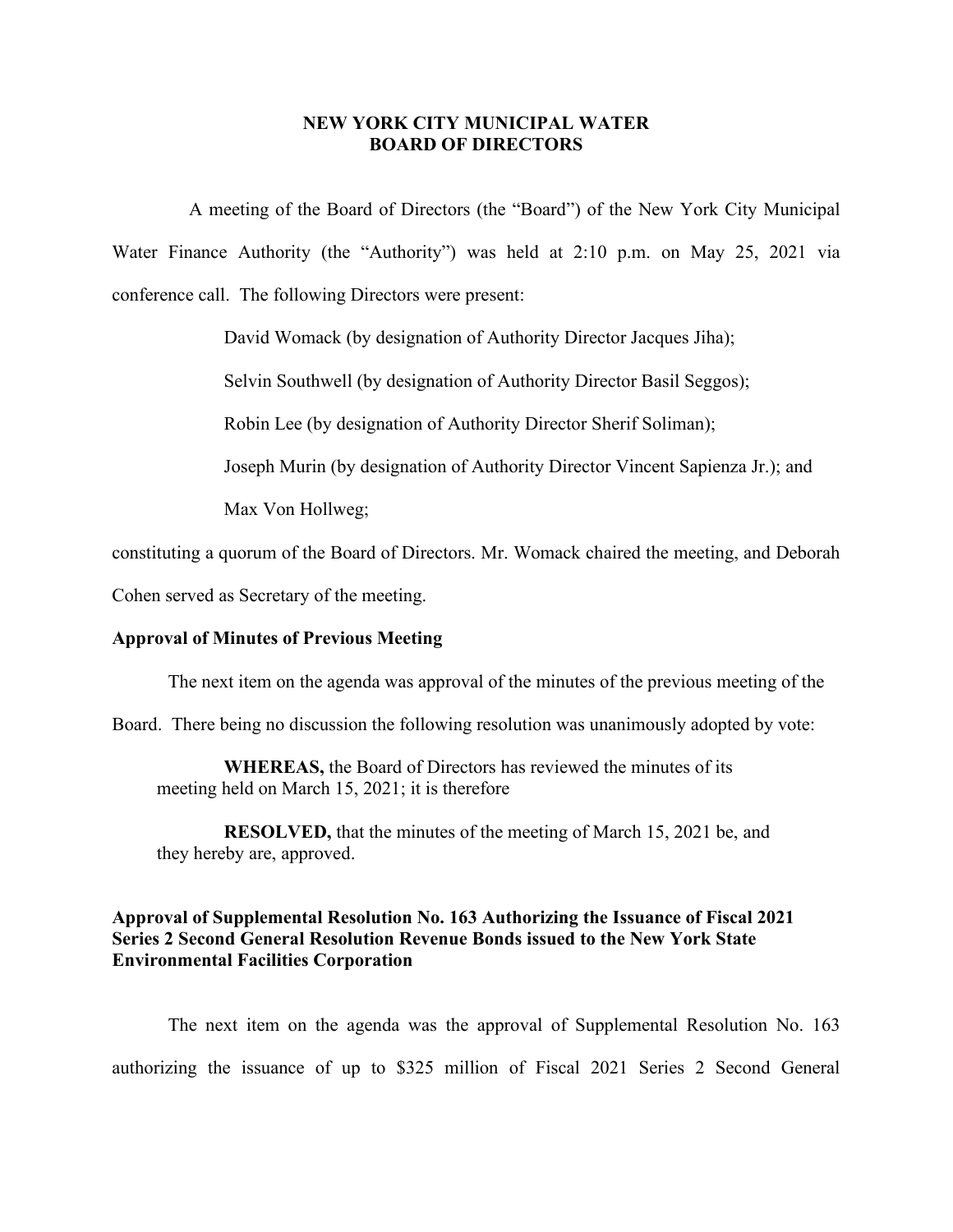Resolution Revenue Bonds issued to the New York State Environmental Facilities Corporation. Mr. Womack noted that this action was recommended by the Finance Committee, after review of the details of the transaction. Then, upon unanimous vote of members present, the resolution was approved.

### **Approval of Supplemental Resolution No. 164 Authorizing the Issuance of Fiscal 2021 Series 3 Second General Resolution Revenue Bonds issued to the New York State Environmental Facilities Corporation as a Direct Loan**

The next item on the agenda was the approval of Supplemental Resolution No. 164 authorizing the issuance of up to \$51.815 million of Fiscal 2021 Series 3 Second General Resolution Revenue Bonds issued to the New York State Environmental Facilities Corporation as a Direct Loan. Mr. Womack noted that this action was recommended by the Finance Committee, after review of the details of the transaction. Then, upon unanimous vote of members present, the resolution was approved.

### **Approval of Supplemental Resolution No. 165 Authorizing the Issuance of Fiscal 2022 Series AA Second General Resolution Revenue Bonds**

The next item on the agenda was the approval of Supplemental Resolution No. 165 authorizing the issuance of up to \$500 million of Fiscal 2022 Series AA Second General Resolution Revenue Bonds. Mr. Womack noted that this action was recommended by the Finance Committee, after review of the details of the transaction. Then, upon unanimous vote of members present, the resolution was approved.

#### **Approval of Directors & Officers Liability Insurance**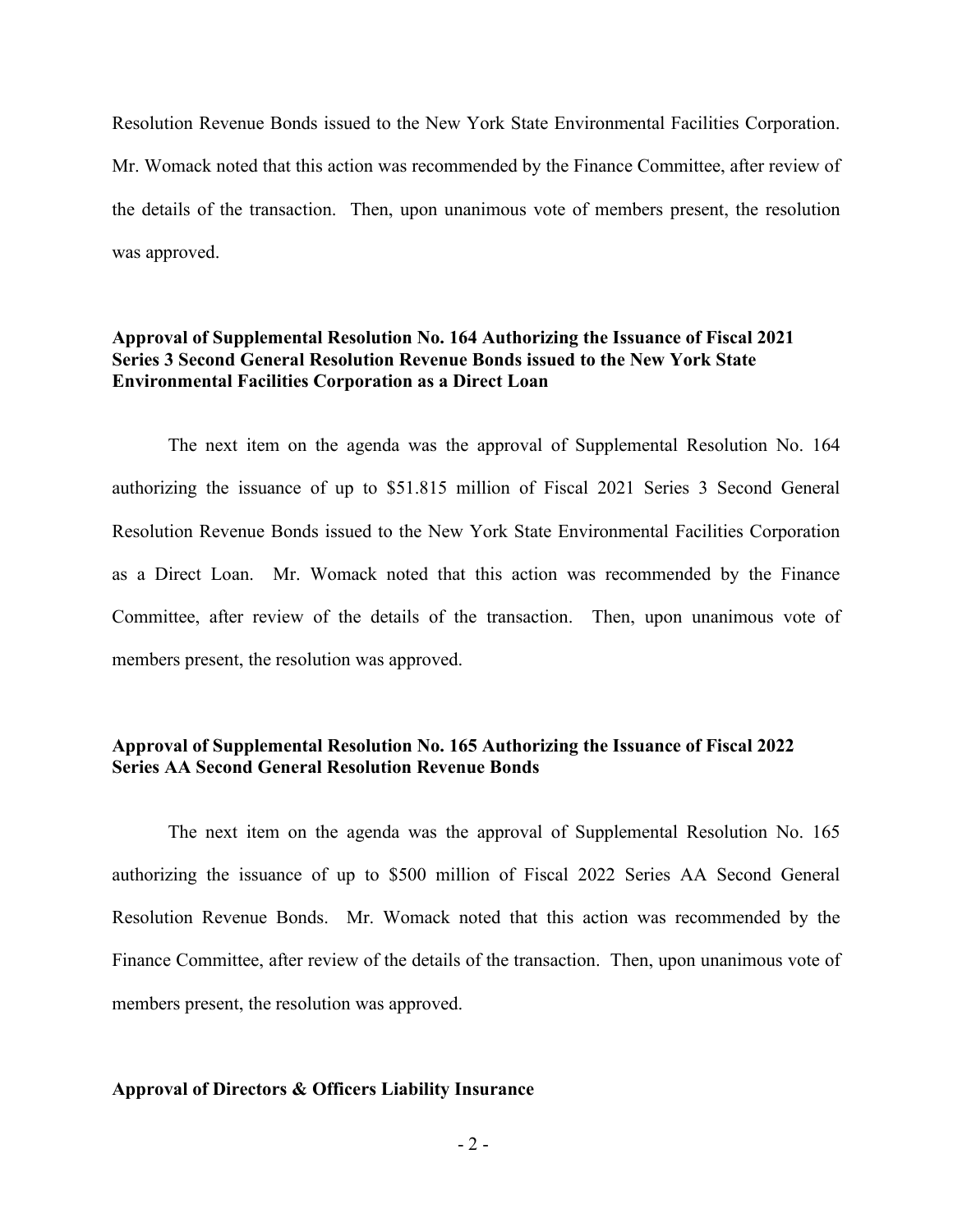The next item on the agenda was the approval of the procurement of Directors & Officers Liability Insurance. Mr. Womack explained that the Authority's broker, USI, was in the process of soliciting bids for insurance policy, and that the proposed resolution would authorize the procurement of policies for the upcoming year, beginning June 25, 2021 for a not to exceed amount of \$320,000. He explained that the expected cost would be lower, but that a cushion was built in to allow for fluctuations in the market. Discussion ensued. Then, upon unanimous vote of members present, the following resolution was adopted.

**WHEREAS,** despite their diligence and good faith, directors and officers of the New York City Municipal Water Finance Authority (the "Authority") may be subject to potentially large personal financial liability in connection with the Federal securities laws or otherwise arising from their service to the Authority; and

**WHEREAS,** Article V of the Bylaws of the Authority provides that the Authority shall indemnify each, director and officer, to the fullest extent permitted by law; and

**WHEREAS,** Directors' and Officers' Liability Insurance is a prudent supplement to such indemnification; it is therefore

**RESOLVED**, that the Authority is hereby authorized and directed to procure Directors' and Officers' Liability Insurance policies from American International Group ("AIG"), Zurich American Insurance Company ("Zurich"), Liberty Mutual Insurance Company ("Liberty Mutual"), Aspen Insurance ("Aspen" and together with AIG, Zurich, Liberty Mutual, the "Insurers"), or such other substitute insurers as the Chief Executive Office or Executive Director shall determine to be appropriate, providing coverage for the period from June 25, 2021 through June 24, 2022; provided that the annual premium payable by the Authority to the Insurers will not exceed \$325,000, and said policies shall contain such other terms and conditions not inconsistent with the foregoing which the Executive Director or such other officer of the Authority shall deem necessary, desirable or appropriate and that the Chief Executive Officer or Executive Director shall be authorized to procure such insurance coverage.

#### **Approval of Consulting Engineers Contract**

The next item on the agenda was a resolution authorizing the Authority to enter into agreements for consulting engineer services. Mr. Womack explained that, following a competitive request for proposals process in which one joint proposal was received, the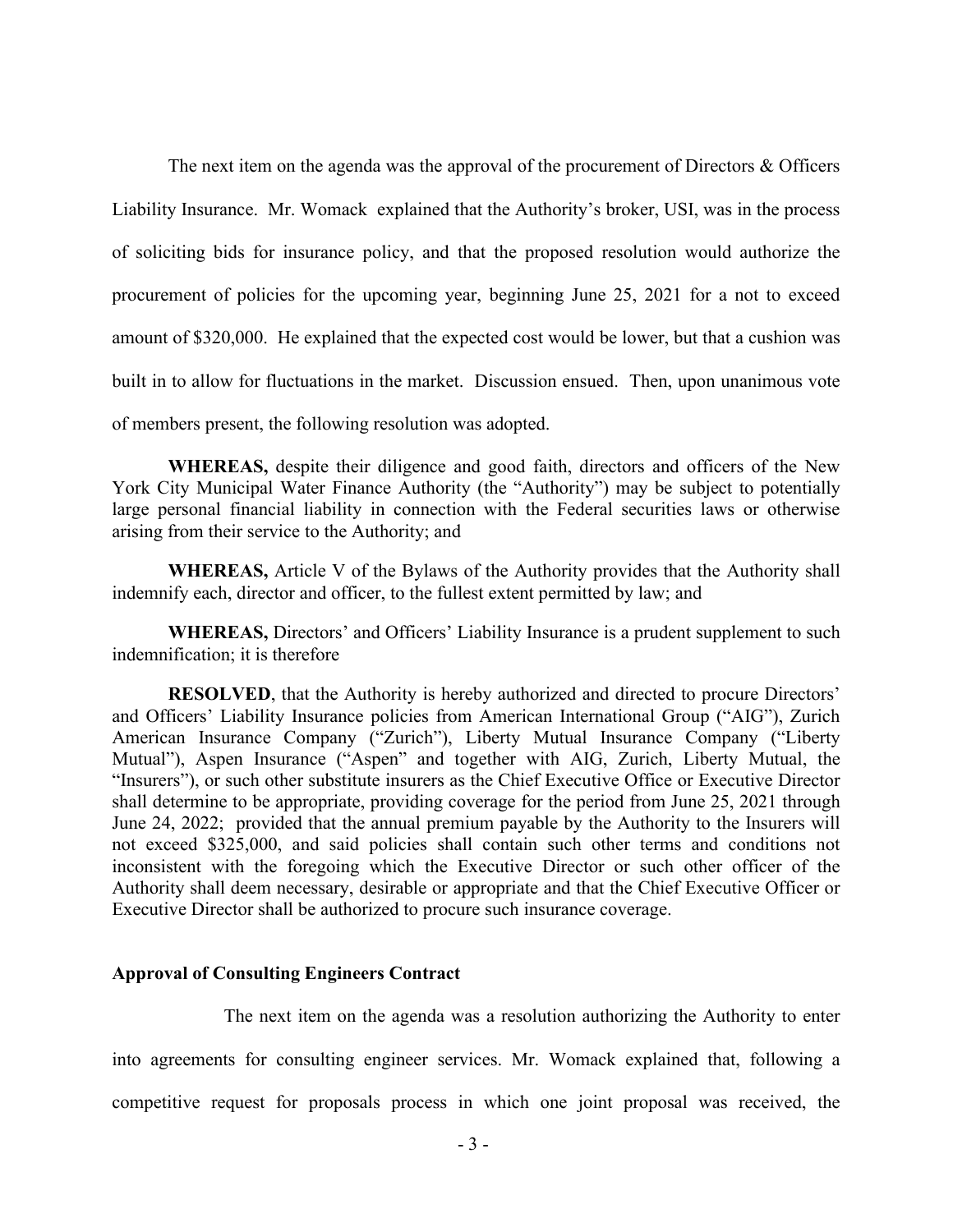Authority was seeking to enter into an agreement with AECOM and Macan Deve Engineers. He explained that AECOM was the Authority's current consulting engineer, and Macan Deve is a state-certified women-owned business enterprise. He noted the terms and fees, listed in the resolution, and explained that such terms and fees were built around the Consulting Engineer report provided annually by the consulting engineer. The Then, upon unanimous vote of members present, the following resolution was adopted.

**WHEREAS,** the New York City Municipal Water Finance Authority (the "Authority') is authorized, pursuant to Section 1045-d(7) of the New York City Municipal Water Finance Authority Act to retain or employ counsel, auditors, engineers and private consultants for rendering professional or technical services and advice; and

**WHEREAS,** the Authority issued a request for proposals on March 1, 2021 for consulting engineer services and received one joint response from AECOM USA, Inc. ("AECOM"), the Authority's current consulting engineer, and Macan Deve Engineers ("MDE"), a New York State certified women owned business enterprise with employees who formerly worked at AECOM on services provided to the Authority; and

**WHEREAS**, the Authority's Evaluation Committee believe it is in the best interest of the Authority to enter into an agreement with AECOM USA, Inc., to provide consulting engineer services, and to also enter into an agreement with MDE to provide consulting engineer services based on AECOM's proven excellence and institutional memory and the strength of the joint proposal provided by AECOM and MDE; and

**WHEREAS**, the Board of Directors of the Authority has reviewed the terms of the proposed contracts with AECOM and MDE; it is therefore

**RESOLVED,** that the Chief Executive Officer or the Executive Director of the Authority is hereby authorized and directed to enter into an agreement in the name of and on behalf of the Authority with AECOM USA, Inc. to serve as Consulting Engineer to the Authority, and a separate agreement with MDE to serve as Consulting Engineer to the Authority, upon such terms and conditions as the Chief Executive Officer or Executive Director may consider reasonable and appropriate, for the fees listed in Schedule I and Schedule II, below, respectively; the initial term of both agreements will be from July 1, 2021 through June 30, 2026 ("Initial Term"), with an optional renewal at the Authority's discretion, with no further Board approval required ("Optional Renewal"), from July 1, 2026 through February 28, 2029. If the Authority does not elect to exercise the optional extension, the agreements will be automatically extended through February 28, 2027 ("Automatic Extension"), with no further Board approval required. Such Automatic Extension is intended to cover a stub period between the end of the Initial Term and the delivery on the next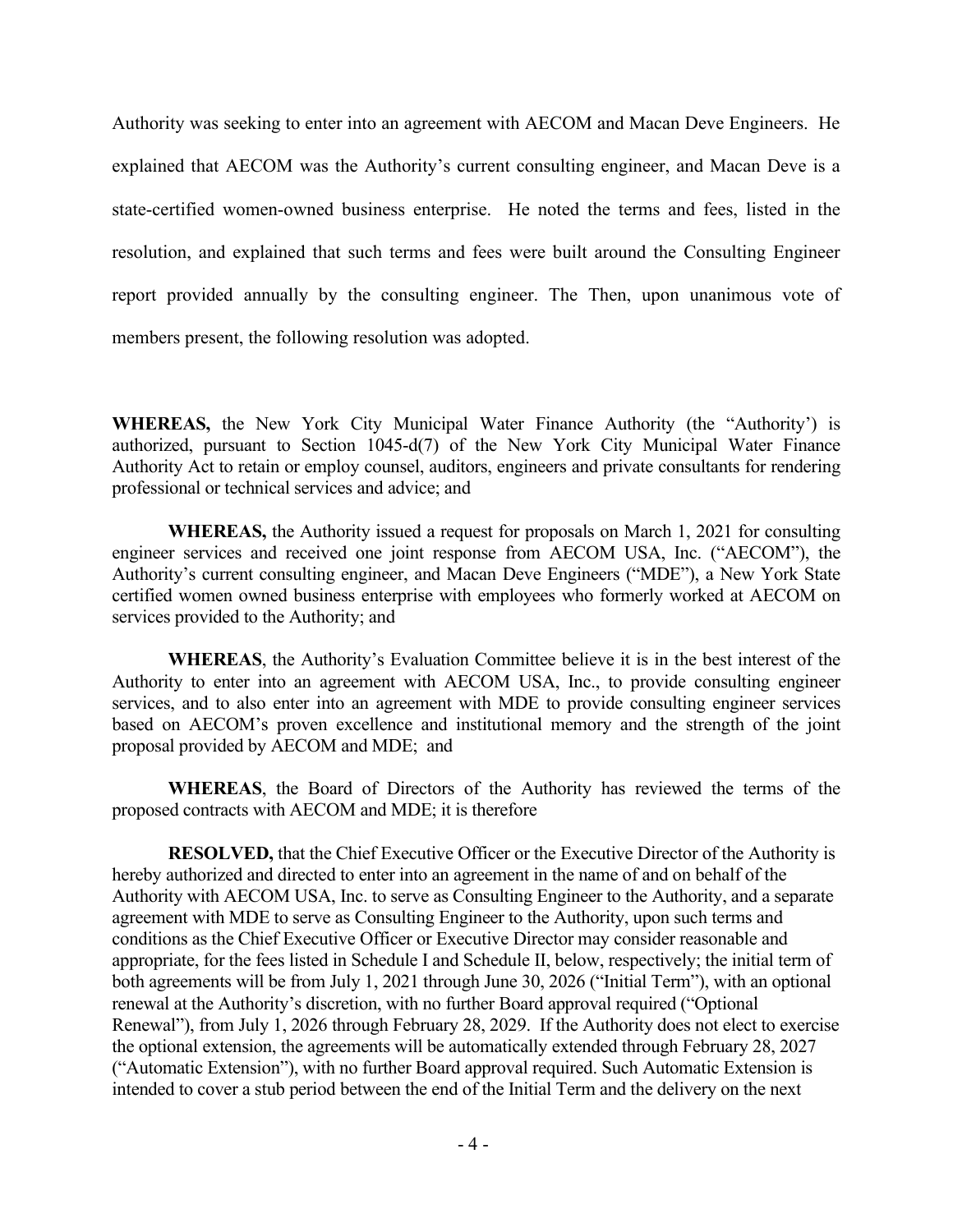annual report.

# **Schedule I – AECOM**

# **A. Initial Term from July 1, 2021 through June 30, 2026**

| <b>Position</b>       | <b>FY 22</b> | <b>FY 23</b> | <b>FY 24</b> | <b>FY 25</b> | <b>FY 26</b> |
|-----------------------|--------------|--------------|--------------|--------------|--------------|
| William Pfrang        | \$444.70     | \$458.04     | \$471.78     | \$485.94     | \$500.51     |
| Eileen Proffitt       | \$202.14     | \$208.20     | \$214.45     | \$220.88     | \$227.51     |
| Eric Cole             | \$435.55     | \$448.62     | \$462.07     | \$475.94     | \$490.22     |
| Greg Bowden           | \$287.37     | \$295.99     | \$304.87     | \$314.02     | \$323.44     |
| <b>Terry Goss</b>     | \$245.77     | \$253.14     | \$260.73     | \$268.55     | \$276.61     |
| Mladen Novakovic      | \$235.42     | \$242.48     | \$249.76     | \$257.25     | \$264.97     |
| <b>Gabriel Giles</b>  | \$333.73     | \$343.74     | \$354.06     | \$364.68     | \$375.62     |
| Ining Hsu             | \$287.82     | \$296.45     | \$305.35     | \$314.51     | \$323.94     |
| Don Walker            | \$307.13     | \$316.35     | \$325.84     | \$335.61     | \$345.68     |
| Tina Hu               | \$177.56     | \$182.89     | \$188.38     | \$194.03     | \$199.85     |
| Sandra Somwaru        | \$178.65     | \$184.01     | \$189.53     | \$195.22     | \$201.07     |
| Izabella Skurastovsky | \$131.49     | \$135.43     | \$139.50     | \$143.68     | \$147.99     |

### HOURLY RATES FOR INITIAL TERM

# **B. If the Authority Exercises the Optional Renewal from July 1, 2026-February 28, 2029**

HOURLY RATES FOR OPTIONAL RENEWAL

| <b>Position</b>       | <b>FY27</b> | <b>FY28</b> |
|-----------------------|-------------|-------------|
| William Pfrang        | \$515.53    | \$531.00    |
| Eileen Proffitt       | \$234.34    | \$241.37    |
| Eric Cole             | \$504.92    | \$520.07    |
| Greg Bowden           | \$333.14    | \$343.13    |
| <b>Terry Goss</b>     | \$284.91    | \$293.46    |
| Mladen Novakovic      | \$272.92    | \$281.10    |
| Gabriel Giles         | \$386.89    | \$398.49    |
| Ining Hsu             | \$333.66    | \$343.67    |
| Don Walker            | \$356.05    | \$366.73    |
| Tina Hu               | \$205.84    | \$212.02    |
| Sandra Somwaru        | \$207.10    | \$213.32    |
| Izabella Skurastovsky | \$152.43    | \$157.00    |

**C. Automatic Extension through February 28, 2027 if the Authority Does Not Exercise the Optional Renewal**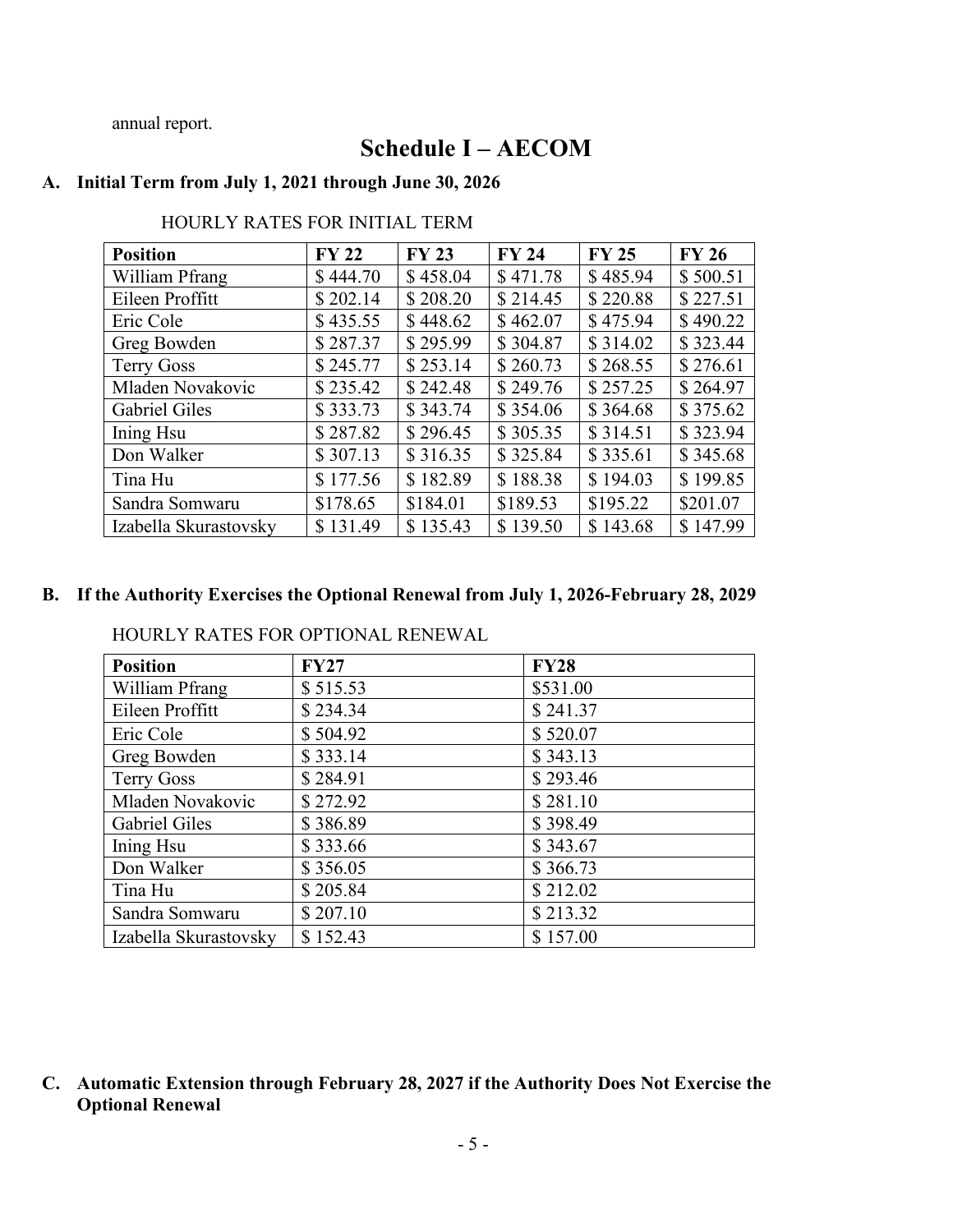# HOURLY RATES FOR AUTOMATIC EXTENSION

| <b>Position</b>       | <b>HOURLY FEES</b> |
|-----------------------|--------------------|
| William Pfrang        | \$515.53           |
| Eileen Proffitt       | \$234.34           |
| Eric Cole             | \$504.92           |
| Greg Bowden           | \$333.14           |
| <b>Terry Goss</b>     | \$284.91           |
| Mladen Novakovic      | \$272.92           |
| <b>Gabriel Giles</b>  | \$386.89           |
| Ining Hsu             | \$333.66           |
| Don Walker            | \$356.05           |
| Tina Hu               | \$205.84           |
| Sandra Somwaru        | \$207.10           |
| Izabella Skurastovsky | \$152.43           |

# **SCHEDULE II – MDE**

# **A. Initial Term from July 1, 2021 through June 30, 2026**

# HOURLY RATES FOR INITIAL TERM

| <b>Position</b>      | <b>FY 22</b> | <b>FY 23</b> | <b>FY 24</b> | <b>FY 25</b> | <b>FY 26</b> |
|----------------------|--------------|--------------|--------------|--------------|--------------|
| Donna Hager, PE      | \$330.00     | \$339.90     | \$350.10     | \$360.60     | \$371.42     |
| Ginger Modafferi, PE | \$270.00     | \$278.10     | \$286.44     | \$295.04     | \$308.89     |
| Trinity Iacoviello   | \$165.00     | \$169.95     | \$175.05     | \$180.30     | \$185.71     |
| Lin Simeti           | \$135.00     | \$139.05     | \$143.22     | \$147.52     | \$151.94     |

# **B. If the Authority Exercises the Optional Renewal from July 1, 2026-February 28, 2029**

| <b>Position</b>      | Period from July 1,<br>2026-February 28, 2028 | Period from March 1,<br>2028-February 28, 2029 |                  |
|----------------------|-----------------------------------------------|------------------------------------------------|------------------|
| Donna Hager, PE      | \$394.04                                      | \$405.86                                       |                  |
| Ginger Modafferi, PE | \$322.39                                      | \$332.07                                       |                  |
| Trinity Iacoviello   | \$197.02                                      | \$202.93                                       | <b>Automatic</b> |
| Lin Simeti           | \$161.20                                      | \$166.03                                       | <b>Extension</b> |
|                      |                                               |                                                | through          |

## HOURLY RATES FOR OPTIONAL RENEWAL